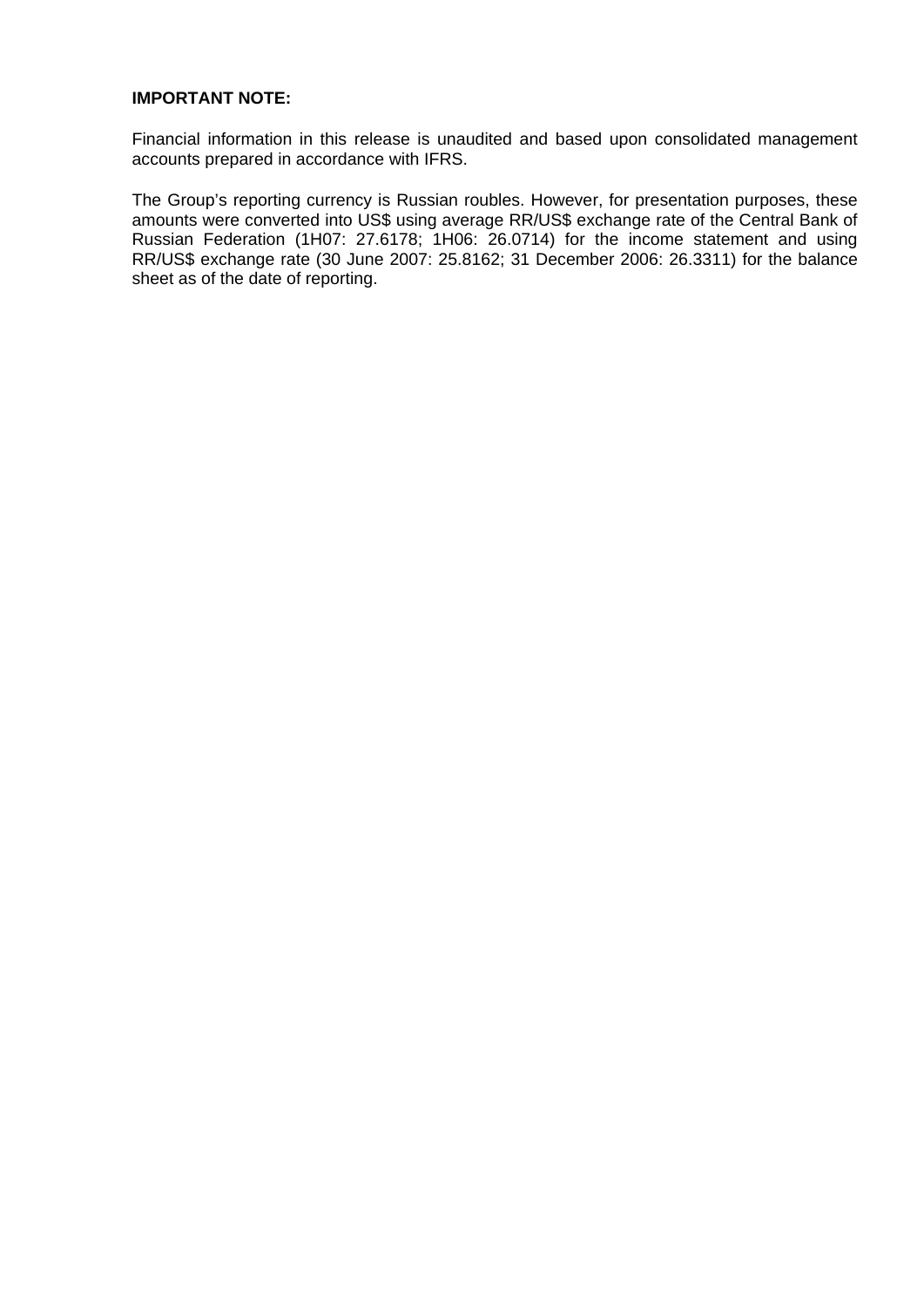## **Condensed Consolidated Profit and Loss Statement**

|                                                               |                               | '000 USD                      |
|---------------------------------------------------------------|-------------------------------|-------------------------------|
|                                                               | Six month ended<br>30/06/2007 | Six month ended<br>30/06/2006 |
|                                                               | (unaudited)                   | (unaudited)                   |
| <b>Revenues</b>                                               | 744 479                       | 329 108                       |
| Cost of sales                                                 | (611751)                      | (270 204)                     |
| <b>Gross profit</b>                                           | 132728                        | 58 904                        |
| Sales of development rights                                   | 13 9 26                       | 56 646                        |
| General and distribution expenses                             | (53088)                       | (22347)                       |
| Other income(loss)                                            | (1 001)                       | 56 216                        |
| <b>Results from operating activities</b>                      | 92 565                        | 149 419                       |
| Net financial income(loss)                                    | (12557)                       | (11 593)                      |
| Profit before income tax                                      | 80 008                        | 137826                        |
| Income tax expense                                            | (23142)                       | (36093)                       |
| Net profit for the period                                     | 56 866                        | 101 733                       |
| <b>EBITDA</b>                                                 | 113834                        | 170 021                       |
| <b>EBITDA from development activity (recurring</b><br>EBITDA) | 92 820                        | 48 506                        |